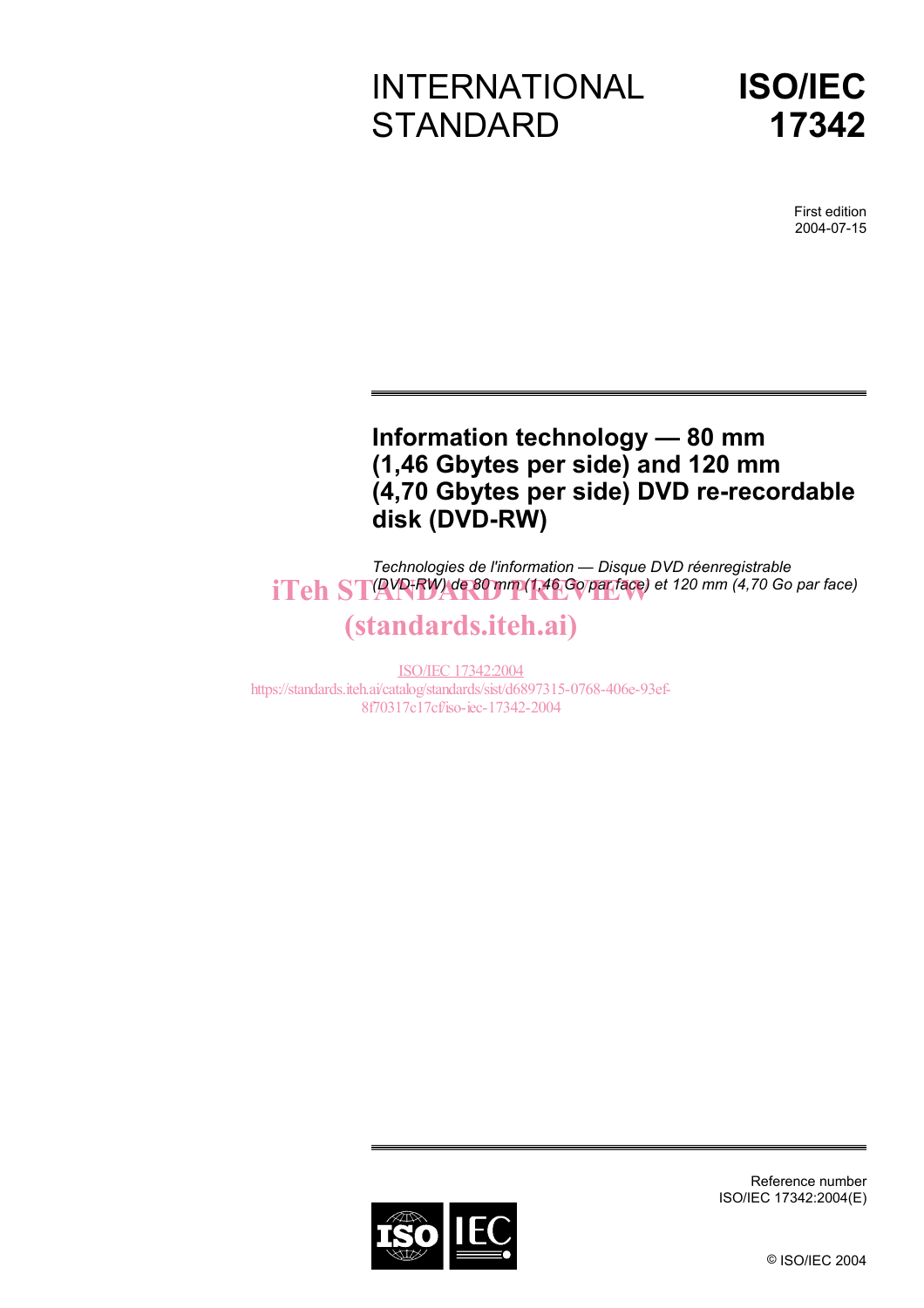#### **PDF disclaimer**

This PDF file may contain embedded typefaces. In accordance with Adobe's licensing policy, this file may be printed or viewed but shall not be edited unless the typefaces which are embedded are licensed to and installed on the computer performing the editing. In downloading this file, parties accept therein the responsibility of not infringing Adobe's licensing policy. The ISO Central Secretariat accepts no liability in this area.

Adobe is a trademark of Adobe Systems Incorporated.

Details of the software products used to create this PDF file can be found in the General Info relative to the file; the PDF-creation parameters were optimized for printing. Every care has been taken to ensure that the file is suitable for use by ISO member bodies. In the unlikely event that a problem relating to it is found, please inform the Central Secretariat at the address given below.

# iTeh STANDARD PREVIEW (standards.iteh.ai)

ISO/IEC 17342:2004 https://standards.iteh.ai/catalog/standards/sist/d6897315-0768-406e-93ef-8f70317c17cf/iso-iec-17342-2004

© ISO/IEC 2004

All rights reserved. Unless otherwise specified, no part of this publication may be reproduced or utilized in any form or by any means, electronic or mechanical, including photocopying and microfilm, without permission in writing from either ISO at the address below or ISO's member body in the country of the requester.

ISO copyright office Case postale 56 • CH-1211 Geneva 20 Tel. + 41 22 749 01 11 Fax + 41 22 749 09 47 E-mail copyright@iso.org Web www.iso.org

Published in Switzerland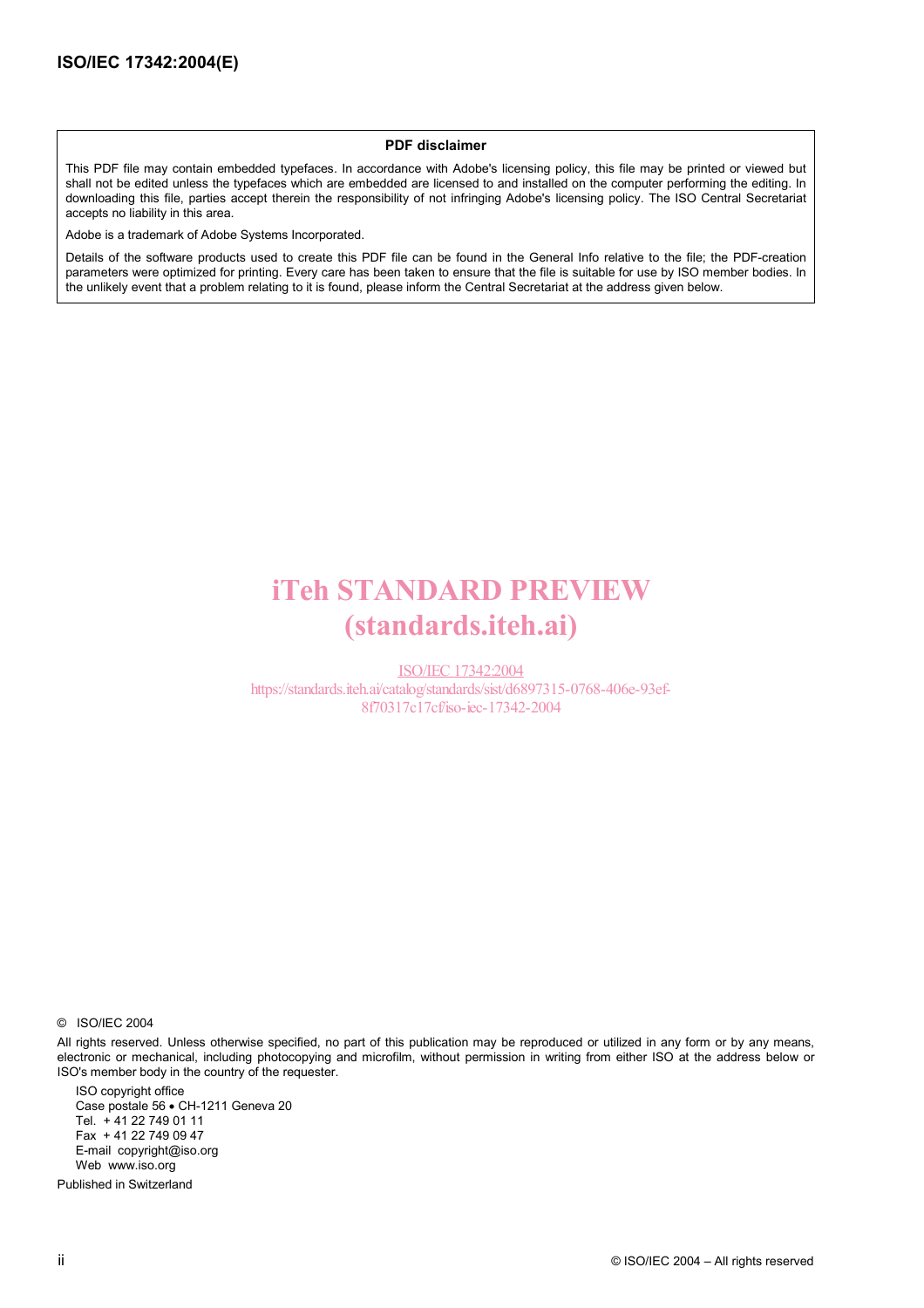# **Contents**

| 1                |                                                |  |
|------------------|------------------------------------------------|--|
|                  |                                                |  |
| $\mathbf{2}$     |                                                |  |
| 2.1              |                                                |  |
| 2.2              |                                                |  |
| 2.3              |                                                |  |
| $\mathbf{3}$     |                                                |  |
| $\boldsymbol{4}$ |                                                |  |
| 5                |                                                |  |
| 5.1              |                                                |  |
| 5.2              |                                                |  |
|                  |                                                |  |
| 6                |                                                |  |
| 7                |                                                |  |
|                  | General description of the disk ANDARD PREVIEW |  |
| 8<br>8.1         |                                                |  |
| 8.1.1            |                                                |  |
| 8.1.2            |                                                |  |
| 8.1.3            |                                                |  |
| 8.1.4            |                                                |  |
| 8.2              |                                                |  |
| 8.3              |                                                |  |
| 9                |                                                |  |
| 9.1              |                                                |  |
| 9.1.1            |                                                |  |
| 9.1.2            |                                                |  |
| 9.2              |                                                |  |
| 9.2.1            |                                                |  |
| 9.2.2            |                                                |  |
| 9.2.3            |                                                |  |
| 9.3              |                                                |  |
| 9.4              |                                                |  |
| 9.5              |                                                |  |
|                  |                                                |  |
| 10               |                                                |  |
| 10.1             |                                                |  |
| 10.2             |                                                |  |
| 10.3             |                                                |  |
| 10.4             |                                                |  |
| 10.5             |                                                |  |
| 10.6             |                                                |  |
| 10.6.1<br>10.7   |                                                |  |
| 10.7.1           |                                                |  |
| 10.8             |                                                |  |
| 10.9             |                                                |  |
|                  |                                                |  |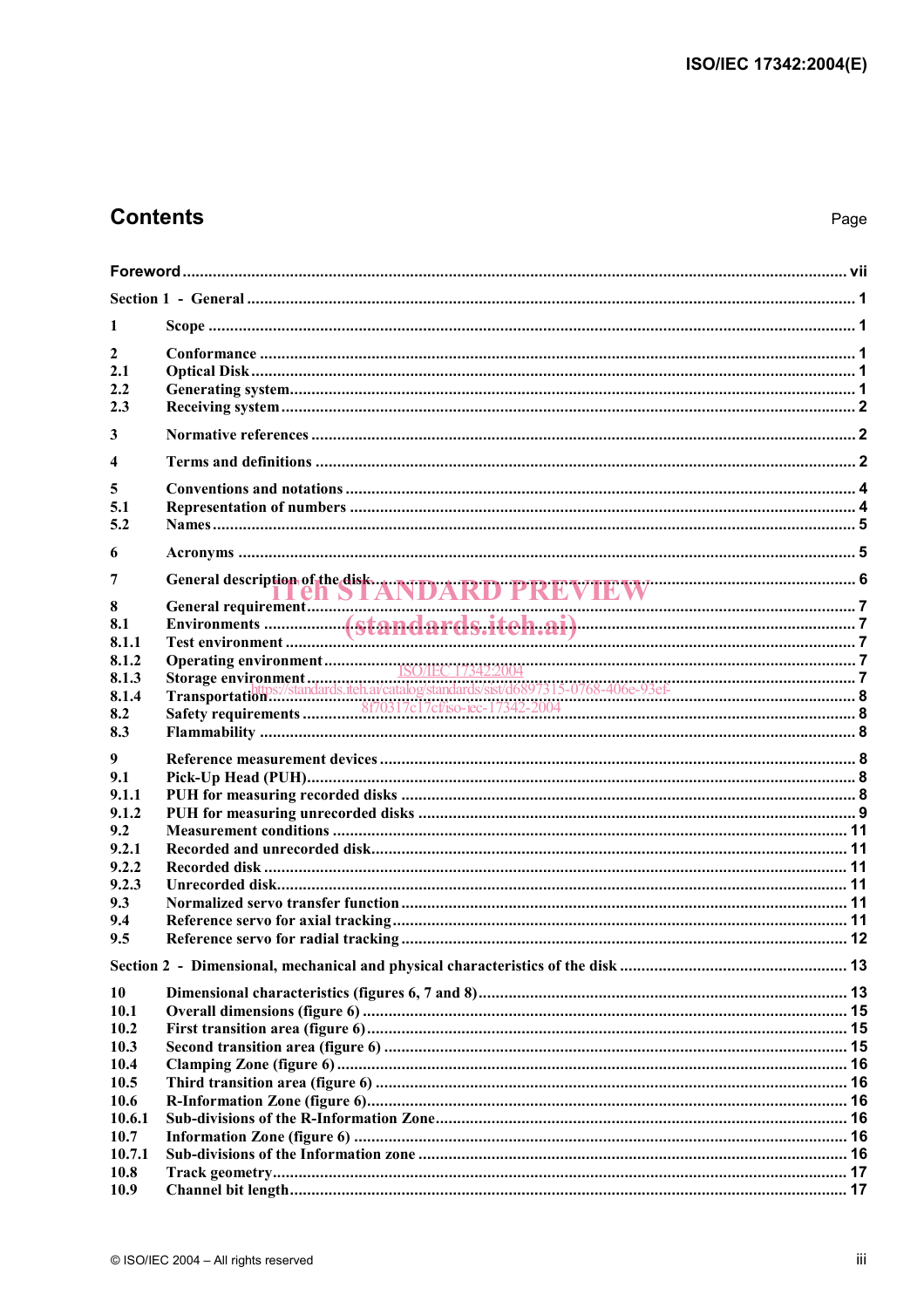| 10.10<br>10.11   |                                                               |  |
|------------------|---------------------------------------------------------------|--|
| 10.12            |                                                               |  |
| 11               |                                                               |  |
| 11.1             |                                                               |  |
| 11.2             |                                                               |  |
| 11.3             |                                                               |  |
| 11.4             |                                                               |  |
| 11.5             |                                                               |  |
| 11.5.1           |                                                               |  |
| 11.5.2           |                                                               |  |
| 12               |                                                               |  |
| 12.1             |                                                               |  |
| 12.1.1<br>12.1.2 |                                                               |  |
| 12.1.3           |                                                               |  |
| 12.1.4           |                                                               |  |
| 12.2             |                                                               |  |
| 12.3             |                                                               |  |
| 12.3.1           |                                                               |  |
| 12.3.2           |                                                               |  |
|                  |                                                               |  |
|                  |                                                               |  |
| 13               |                                                               |  |
| 13.1             | Measurement conditions Teh STANDARD PREVIEW                   |  |
| 13.2             | Recorded disk high frequency (HF) sighals and a rds. iteh.ai) |  |
| 13.3<br>13.3.1   |                                                               |  |
| 13.3.2           |                                                               |  |
| 13.3.3           |                                                               |  |
| 13.4             |                                                               |  |
| 13.4.1           |                                                               |  |
| 13.4.2           |                                                               |  |
| 13.4.3           |                                                               |  |
| 13.5             |                                                               |  |
| 13.5.1           |                                                               |  |
| 13.5.2           |                                                               |  |
| 13.6             |                                                               |  |
| 14               |                                                               |  |
| 14.1             |                                                               |  |
| 14.2             |                                                               |  |
| 14.3             |                                                               |  |
| 14.4             |                                                               |  |
| 14.4.1           |                                                               |  |
| 14.4.2           |                                                               |  |
| 14.5             |                                                               |  |
| 14.5.1           |                                                               |  |
| 14.5.2<br>14.5.3 |                                                               |  |
|                  |                                                               |  |
| 15               |                                                               |  |
| 15.1             |                                                               |  |
| 15.1.1           |                                                               |  |
| 15.1.2           |                                                               |  |
| 15.1.3           |                                                               |  |
| 15.1.4<br>15.1.5 |                                                               |  |
| 15.1.6           |                                                               |  |
| 15.2             |                                                               |  |
|                  |                                                               |  |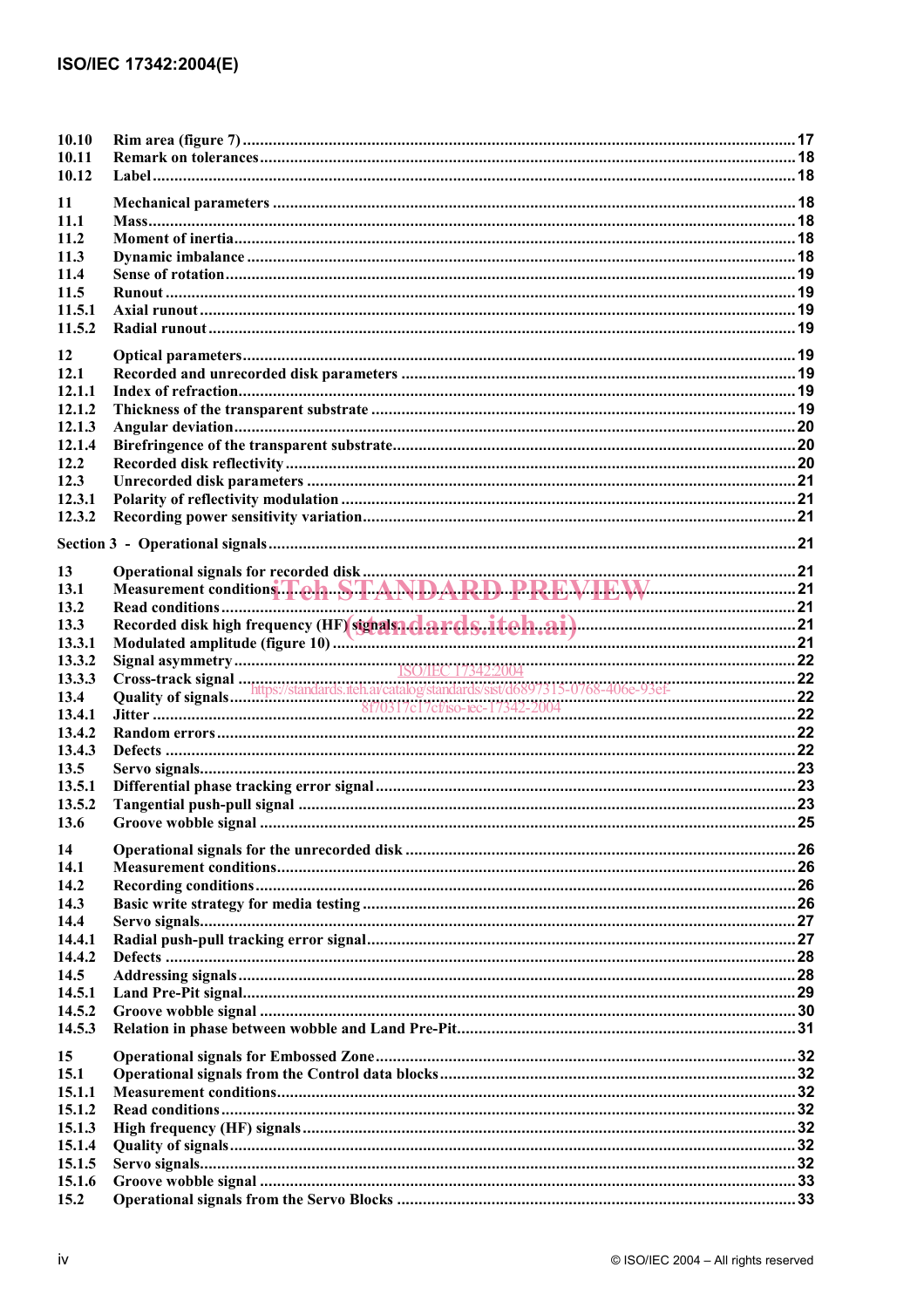| 15.2.1           |                                                                                  |  |
|------------------|----------------------------------------------------------------------------------|--|
| 15.2.2           |                                                                                  |  |
| 15.2.3           |                                                                                  |  |
| 15.2.4           |                                                                                  |  |
|                  |                                                                                  |  |
| 16               |                                                                                  |  |
| 17               |                                                                                  |  |
| 17.1             |                                                                                  |  |
| 17.2             |                                                                                  |  |
| 17.3             |                                                                                  |  |
| 17.4             |                                                                                  |  |
| 18               |                                                                                  |  |
| 19               |                                                                                  |  |
| 20               |                                                                                  |  |
| 21               |                                                                                  |  |
| 22               |                                                                                  |  |
| 23               |                                                                                  |  |
| 24               |                                                                                  |  |
| 24.1             |                                                                                  |  |
| 24.2             |                                                                                  |  |
| 24.3             |                                                                                  |  |
|                  |                                                                                  |  |
|                  |                                                                                  |  |
| 25.1             |                                                                                  |  |
| 25.2             | Physical Sector numbering<br>173722007<br>Thysical Sector numbering<br>175722007 |  |
| 26               |                                                                                  |  |
| 26.1             |                                                                                  |  |
| 26.1.1           |                                                                                  |  |
| 26.1.2           |                                                                                  |  |
| 26.1.3           |                                                                                  |  |
| 26.1.4           |                                                                                  |  |
| 26.1.5           |                                                                                  |  |
| 26.1.6           |                                                                                  |  |
| 26.1.7           |                                                                                  |  |
| 26.2             |                                                                                  |  |
|                  |                                                                                  |  |
| 27               |                                                                                  |  |
| 27.1             |                                                                                  |  |
|                  |                                                                                  |  |
| 27.2             |                                                                                  |  |
| 27.3             |                                                                                  |  |
|                  |                                                                                  |  |
| 28               |                                                                                  |  |
| 28.1             |                                                                                  |  |
| 28.2             |                                                                                  |  |
| 28.3             |                                                                                  |  |
| 28.3.1           |                                                                                  |  |
| 28.3.2           |                                                                                  |  |
| 28.3.3           |                                                                                  |  |
| 28.3.4<br>28.3.5 |                                                                                  |  |
| 28.3.6           |                                                                                  |  |
| 28.3.7           |                                                                                  |  |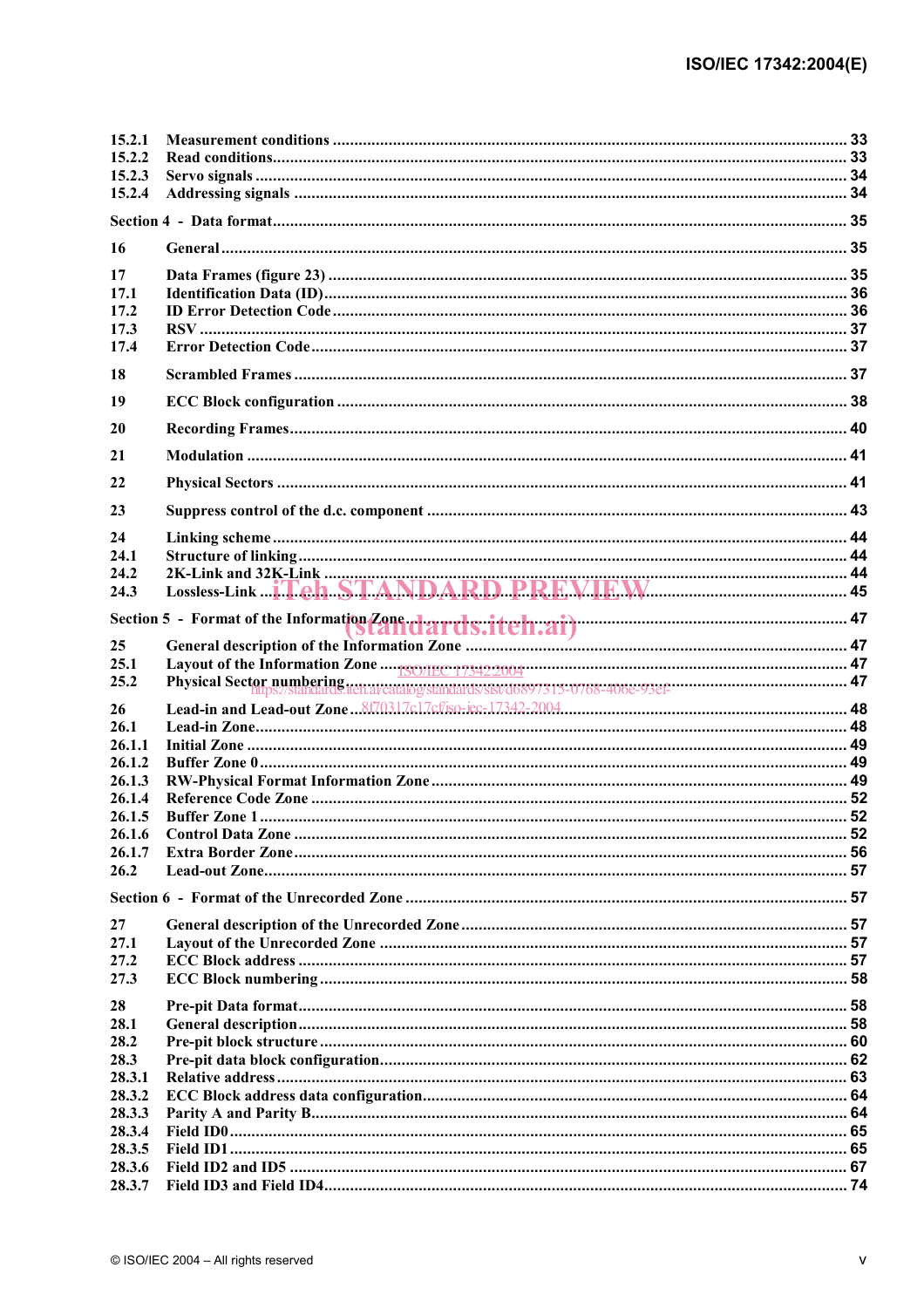| 29.2<br>29.3<br>29.3.1<br>29.3.2<br>29.3.3<br>Annex K (normative) Measurement methods for the operational signals for an unrecorded disk  126 | 29   |  |
|-----------------------------------------------------------------------------------------------------------------------------------------------|------|--|
|                                                                                                                                               | 29.1 |  |
|                                                                                                                                               |      |  |
|                                                                                                                                               |      |  |
|                                                                                                                                               |      |  |
|                                                                                                                                               |      |  |
|                                                                                                                                               |      |  |
|                                                                                                                                               |      |  |
|                                                                                                                                               |      |  |
|                                                                                                                                               |      |  |
|                                                                                                                                               |      |  |
|                                                                                                                                               |      |  |
|                                                                                                                                               |      |  |
|                                                                                                                                               |      |  |
|                                                                                                                                               |      |  |
|                                                                                                                                               |      |  |
|                                                                                                                                               |      |  |
|                                                                                                                                               |      |  |
|                                                                                                                                               |      |  |
|                                                                                                                                               |      |  |
|                                                                                                                                               |      |  |
|                                                                                                                                               |      |  |
|                                                                                                                                               |      |  |
| 8f70317c17cf/iso-iec-17342-2004                                                                                                               |      |  |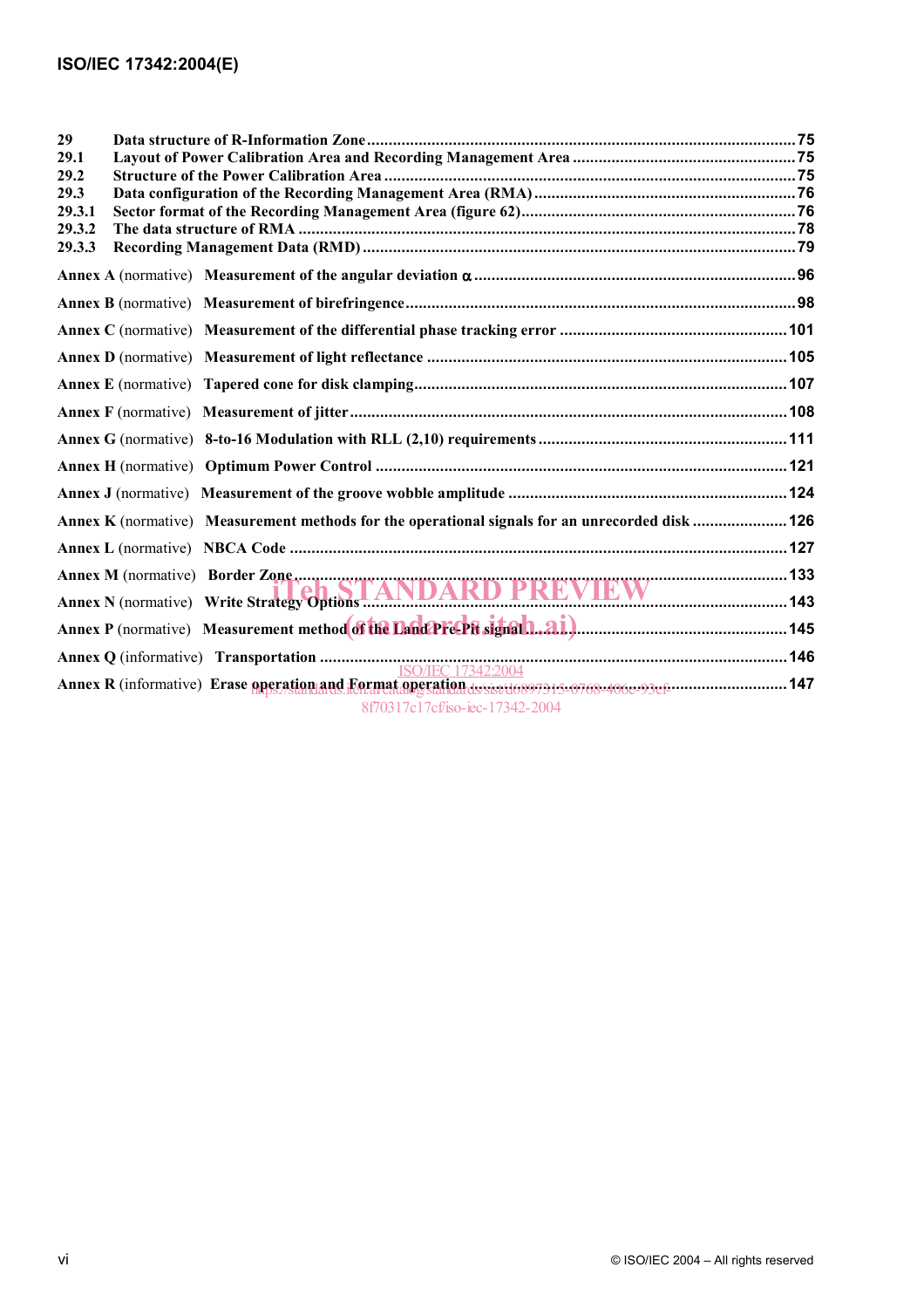# **Foreword**

ISO (the International Organization for Standardization) and IEC (the International Electrotechnical Commission) form the specialized system for worldwide standardization. National bodies that are members of ISO or IEC participate in the development of International Standards through technical committees established by the respective organization to deal with particular fields of technical activity. ISO and IEC technical committees collaborate in fields of mutual interest. Other international organizations, governmental and non-governmental, in liaison with ISO and IEC, also take part in the work. In the field of information technology, ISO and IEC have established a joint technical committee, ISO/IEC JTC 1.

International Standards are drafted in accordance with the rules given in the ISO/IEC Directives, Part 2.

The main task of the joint technical committee is to prepare International Standards. Draft International Standards adopted by the joint technical committee are circulated to national bodies for voting. Publication as an International Standard requires approval by at least 75 % of the national bodies casting a vote.

Attention is drawn to the possibility that some of the elements of this document may be the subject of patent rights. ISO and IEC shall not be held responsible for identifying any or all such patent rights.

ISO/IEC 17342 was prepared by Ecma International (as ECMA-338) and was adopted, under a special "fasttrack procedure", by Jo<mark>int Technical Committee ISO/IEC DTO 1, *Information technology*, in parallel with its <br>approval by national bodies of ISO and IEC</mark> approval by national bodies of ISO and IEC.

# (standards.iteh.ai)

ISO/IEC 17342:2004 https://standards.iteh.ai/catalog/standards/sist/d6897315-0768-406e-93ef-8f70317c17cf/iso-iec-17342-2004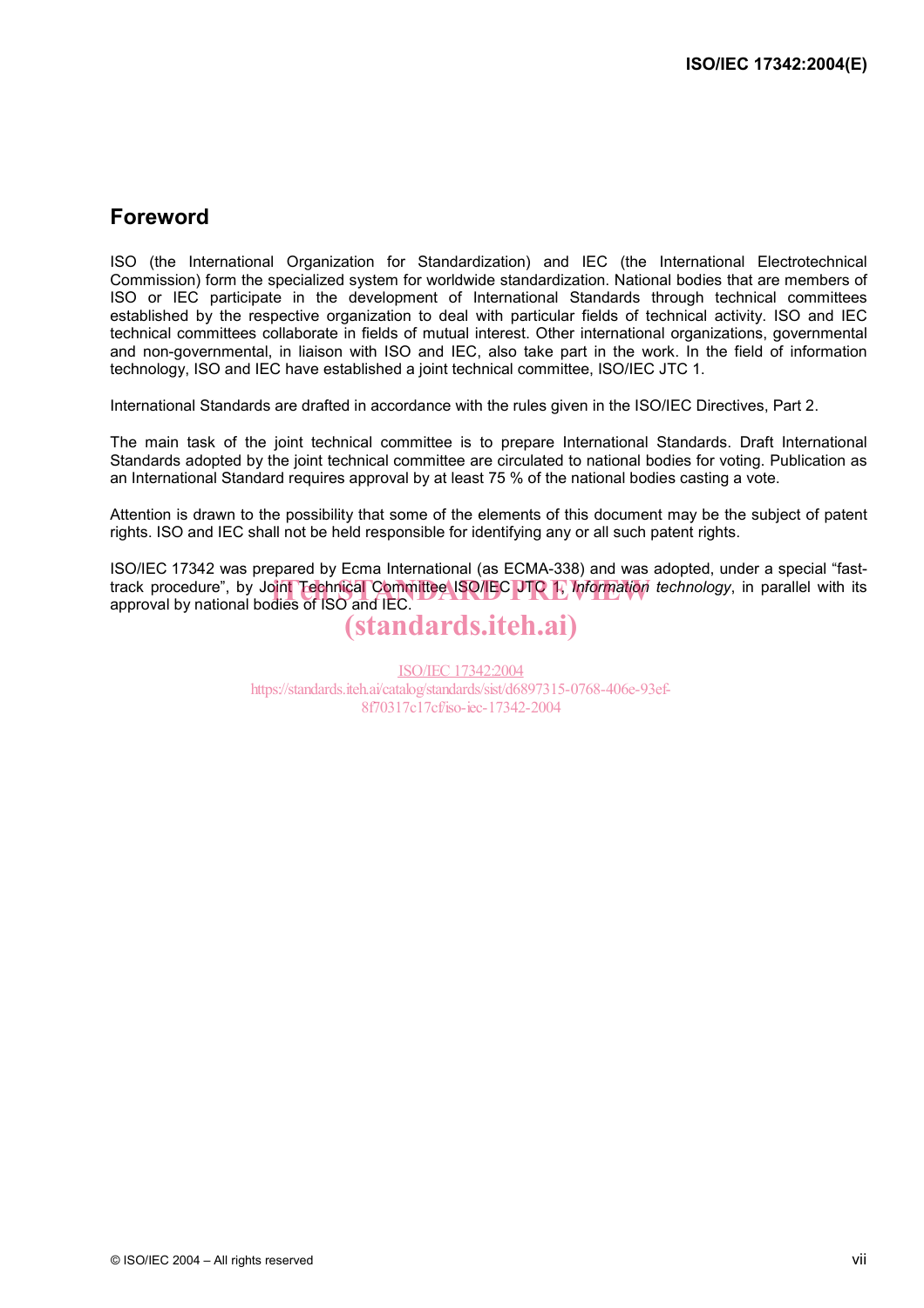# iTeh STANDARD PREVIEW (standards.iteh.ai)

ISO/IEC 17342:2004 https://standards.iteh.ai/catalog/standards/sist/d6897315-0768-406e-93ef-8f70317c17cf/iso-iec-17342-2004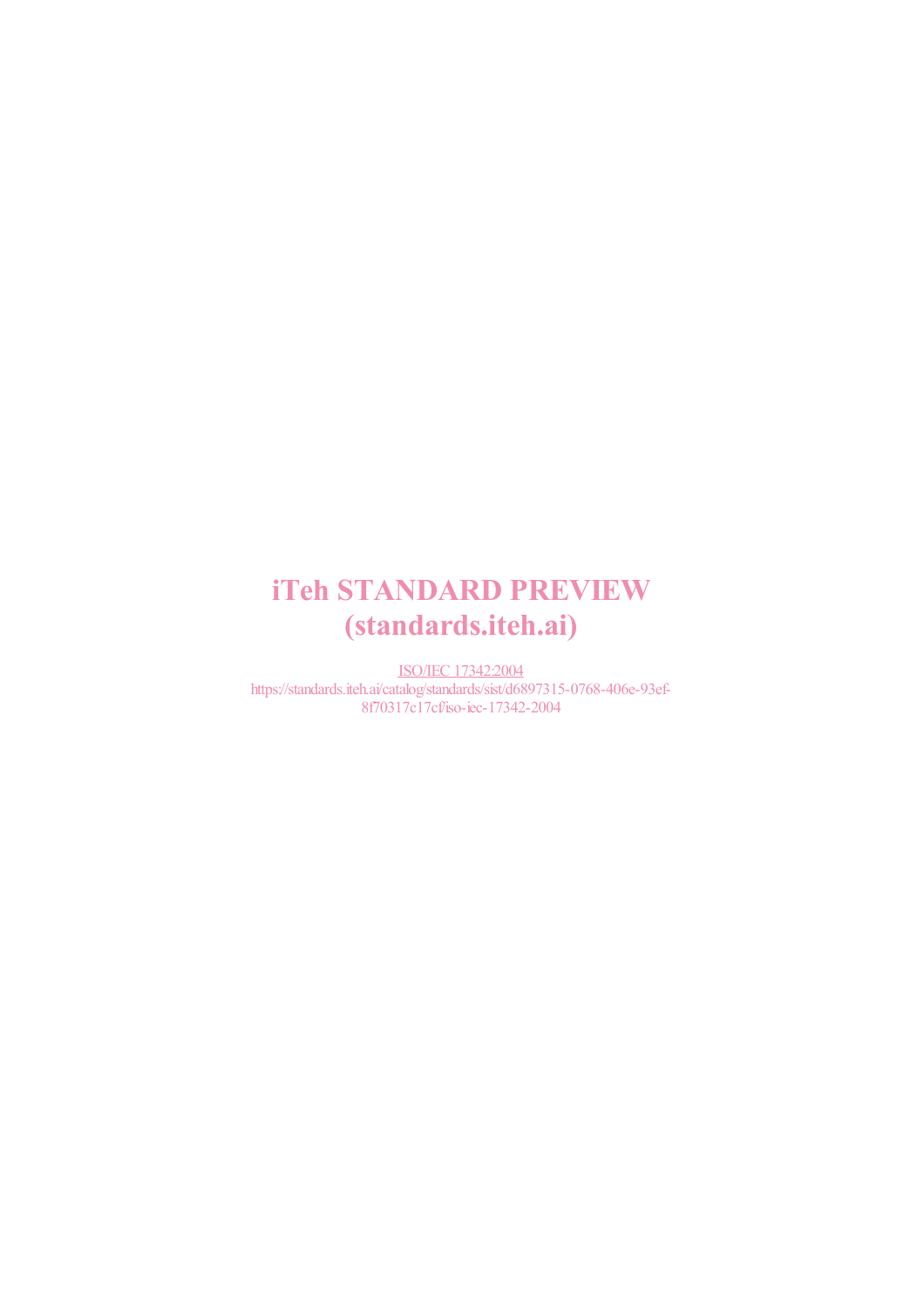# **Information technology** — **80 mm (1,46 Gbytes per side) and 120 mm (4,70 Gbytes per side) DVD re-recordable disk (DVD-RW)**

# **Section 1 - General**

# **1 Scope**

This International Standard specifies the mechanical, physical and optical characteristics of an 80 mm and a 120 mm DVD Re-recordable disk to enable the interchange of such disks. It specifies the quality of the prerecorded, unrecorded and the recorded signals, the format of the data, the format of the information zone, the format of the unrecorded zone, and the recording method, thereby allowing for information interchange by means of such disks. This disk is identified as a DVD Re-recordable (DVD-RW) disk.

This International Standard specifies

- This international standard specifies<br>
 80 mm and 120 mm nominal diameter disks that may be either single or double sided,
- 
- − the conditions for conformance, standards.iteh.ai)
- − the environments in which the disk is to be operated and stored,<br>ISO/IEC 17342:2004
- − the mechanical and physical characteristics of the disk, so3a5-to provide mechanical interchange between data processing systems, 8f70317c17cf/iso-iec-17342-2004
- − the format of the pre-recorded information on an unrecorded disk, including the physical disposition of the tracks and sectors, the error correcting codes and the coding method used,
- the format of the data and the recorded information on the disk, including the physical disposition of the tracks and sectors, the error correcting codes and the coding method used,
- the characteristics of the signals from pre-recorded and unrecorded areas on the disk, enabling data processing systems to read the pre-recorded information and to write to the disks,
- the characteristics of the signals recorded on the disk, enabling data processing systems to read the data from the disk.

This International Standard provides for interchange of disks between disk drives. Together with a standard for volume and file structure, it provides for full data interchange between data processing systems.

## **2 Conformance**

#### **2.1 Optical Disk**

A claim of conformance shall specify the type of the disk, i.e. its size and whether it is single-sided or double sided. An optical disk shall be in conformance with this International Standard if it meets the mandatory requirements specified for this type.

#### **2.2 Generating system**

A generating system shall be in conformance with this International Standard if the optical disk it generates is in accordance with 2.1.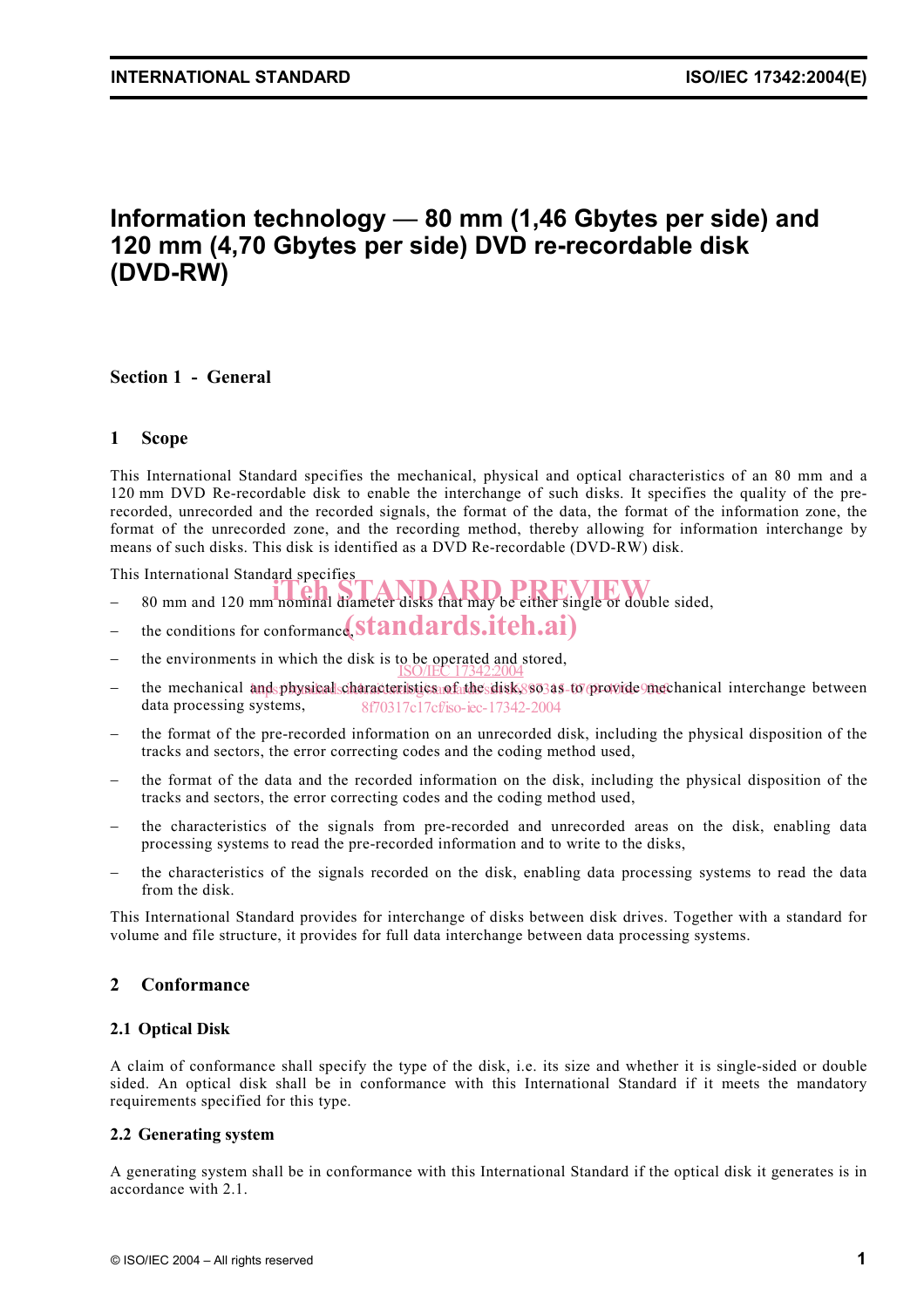## **2.3 Receiving system**

A receiving system shall be in conformance with this International Standard if it is able to handle an optical disk according to 2.1.

# **3 Normative references**

The following referenced documents are indispensable for the application of this document. For dated references, only the edition cited applies. For undated references, the latest edition of the referenced document (including any amendments) applies.

ISO/IEC 10646-1:2000, *Information technology — Universal Multiple-Octet Coded Character Set (UCS) — Part 1: Architecture and Basic Multilingual Plane* 

ECMA-287:2002, *Safety of electronic equipment* 

# **4 Terms and definitions**

For the purposes of this document, the following definitions apply.

#### **4.1**

## **Block SYNC Guard Area**

The recorded area in the first ECC block of the contiguous area of which recording is started from the unrecorded area by using 32K-Link. iTeh STANDARD PREVIEW

#### **4.2**

# (standards.iteh.ai)

The linking region that prevents the pick-up head from over running on an unrecorded area when a disk is played back in a partially recorded state. ISO/IEC 17342:2004

https://standards.iteh.ai/catalog/standards/sist/d6897315-0768-406e-93ef-8f70317c17cf/iso-iec-17342-2004

#### **4.3**

#### **Channel bit**

**Border Zone** 

The elements by which, after modulation, the binary values ZERO and ONE are represented on the disk by marks.

#### **4.4**

#### **Clamping Zone**

The annular part of the disk within which a clamping force is applied by a clamping device.

#### **4.5**

## **Data Zone**

The zone between the Lead-in Zone and the Lead-out Zone in which user data is recorded.

# **4.6**

# **Data Recordable Zone**

The zone that is available to record user data.

# **4.7**

# **Digital Sum Value (DSV)**

The arithmetic sum obtained from a bit stream by allocating the decimal value 1 to bits set to ONE and the decimal value –1 to bits set to Zero.

#### **4.8**

#### **Disk at once recording**

A recording mode in which the Lead-in Zone, the user data and the Lead-out Zone are recorded sequentially.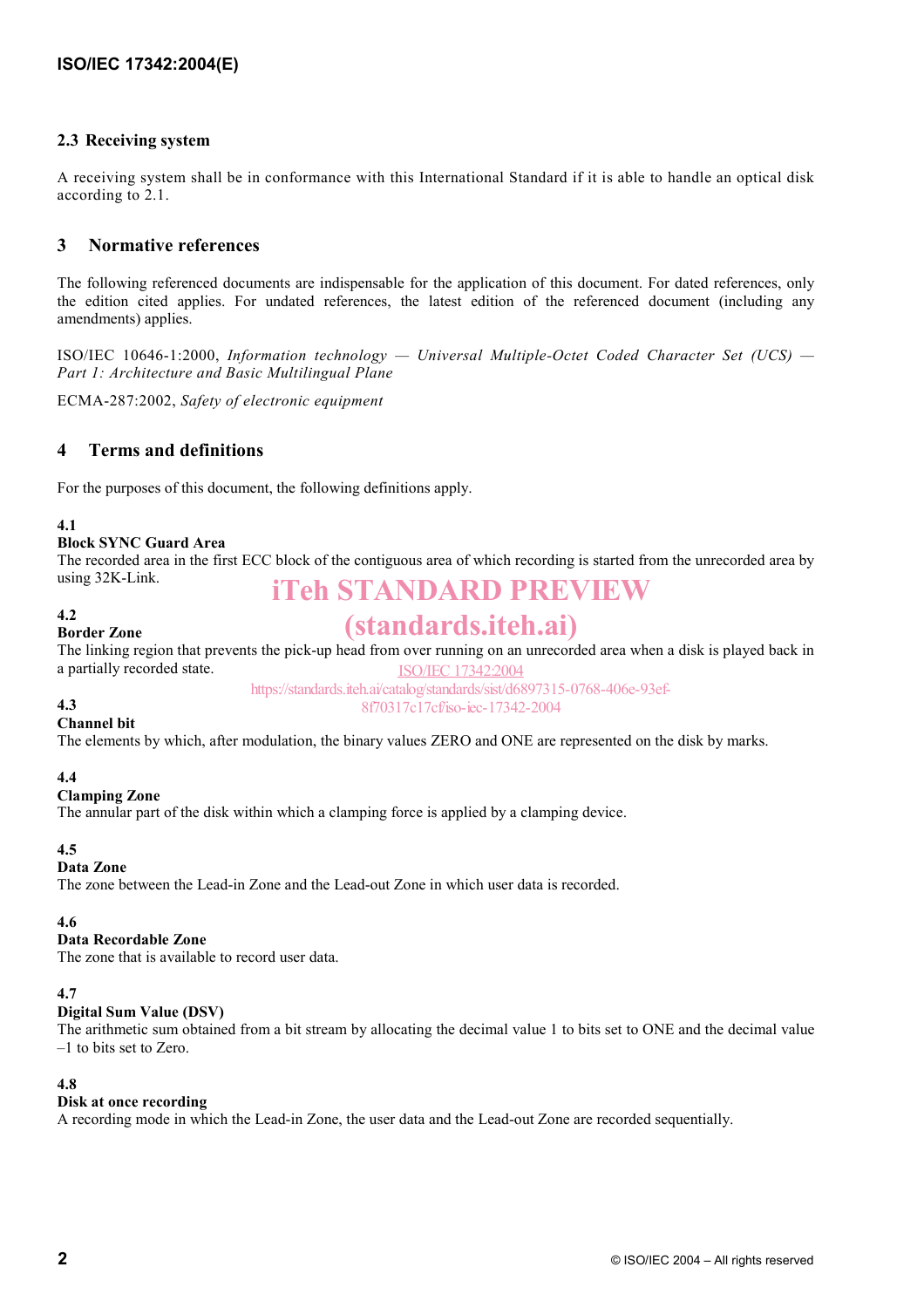# **4.9**

#### **Disk Reference Plane**

A plane defined by the perfectly flat annular surface of an ideal spindle onto which the Clamping Zone of the disk is clamped, and which is normal to the axis of rotation.

#### **4.10**

#### **ECC Block address**

The address embossed on the land as the Pre-pit Information, which represents the absolute physical address of the track used to define the recording position of each area. The address is equal to the bit-inverted numbers from b23 to b4 of the Physical Sector Number recorded in the groove.

NOTE The "ECC Block address" definition is specific to this Standard.

#### **4.11**

**Erase** 

Irradiating the recording layer with dc power and restoring the operational signals before recording.

#### **4.12**

#### **Error Correction Code (ECC)**

A mathematical computation yielding check bytes used for the detection and correction of errors in data.

#### **4.13**

#### **Error Detection Code**

A code designed to detect certain kinds of errors in data.

Error Detection Code consists of data and the error detection parity. REVIEW

#### **4.14**

# (standards.iteh.ai)

# **Finalization**

The action in which the Lead-in Zone and the Lead-out Zone are recorded.<br>SO/IEC 17342:2004

# **4.15**

https://standards.iteh.ai/catalog/standards/sist/d6897315-0768-406e-93ef-8f70317c17cf/iso-iec-17342-2004

#### **Groove**

The wobbled guidance track.

#### **4.16**

#### **Incremental recording**

A recording mode in which the disk is recorded in several distinct recording operations (for example at different times and using different recording drives). In this recording mode, the specified linking scheme shall be used.

#### **4.17**

#### **Information Zone**

The zone comprising the Lead-in Zone, the Data Zone and the Lead-out Zone.

## **4.18**

**Land**  The area between the grooves.

#### **4.19**

#### **Land Pre-Pit (LPP)**

Pits embossed on the land during the manufacture of the disk substrate, which contain address information.

#### **4.20**

## **Lead-in Zone**

The zone comprising Physical sectors adjacent to the inside of the Data Zone.

## **4.21**

#### **Lead-out Zone**

The zone comprising Physical sectors adjacent to the outside of the Data Zone.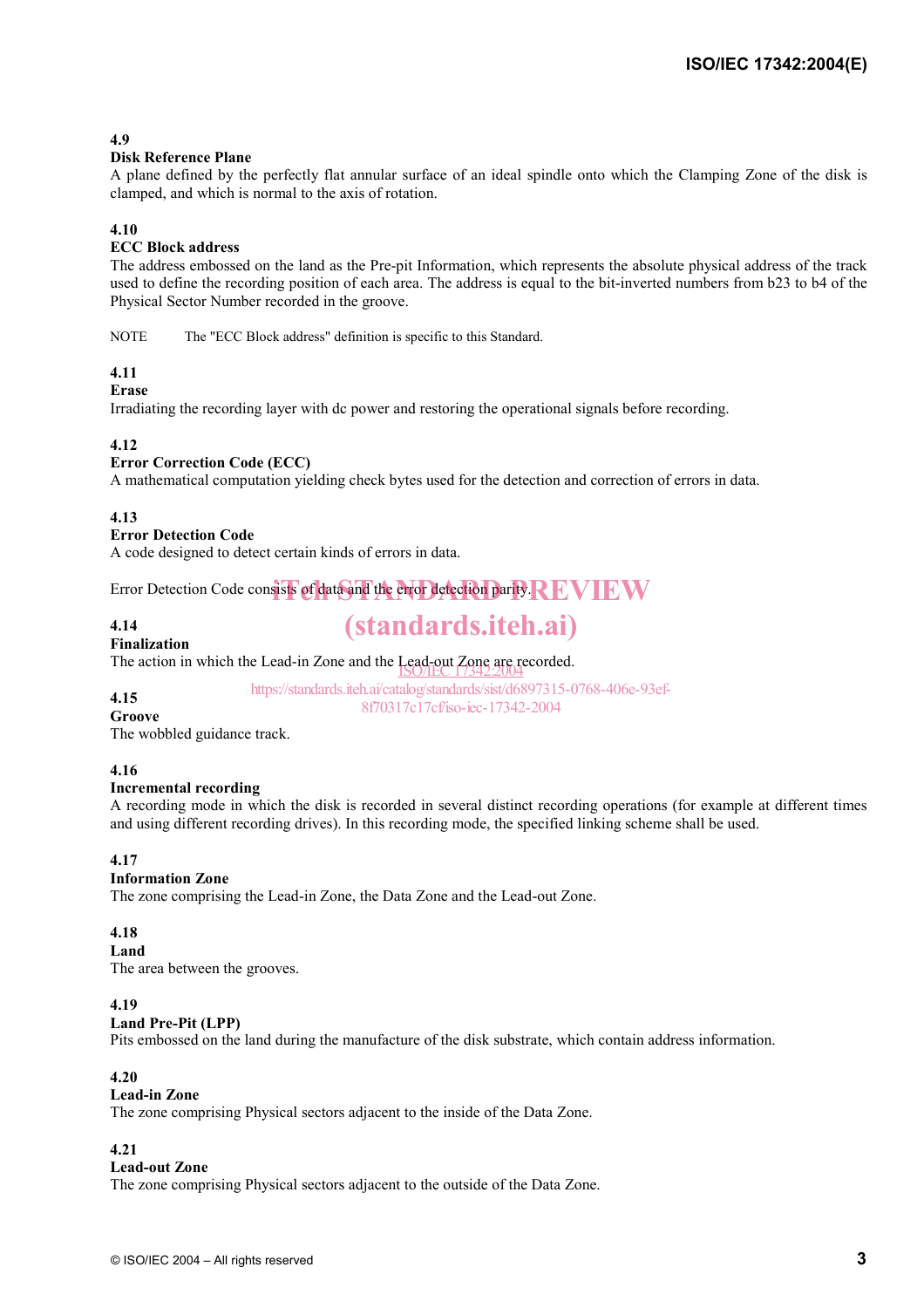## **4.22**

#### **Recording Management Area (RMA)**

The area containing the Recording Management Data (RMD), situated adjacent to the inside of the Lead-in Zone.

#### **4.23**

#### **Recording Management Data (RMD)**

The information about the recording on the disk, including information on each recording mode.

#### **4.24**

#### **Restricted Overwrite**

A recording mode where ECC block(s) are recorded onto any portion of recorded ECC block(s) or concatenated to the most outer recorded ECC block(s) using the Linking scheme.

#### **4.25**

#### **R-Information Zone**

The zone comprising the Power Calibration Area (PCA) and the Recording Management Area (RMA).

#### **4.26**

#### **RZone**

Continuous ECC blocks assigned to user data during Incremental recording mode and Restricted Overwrite mode.

## **4.27**

#### **Sector**

The smallest addressable part of a track in the information zone of a disk that can be accessed independently of other addressable parts.

# **4.28**

# iTeh STANDARD PREVIEW

#### **Substrate**

# (standards.iteh.ai)

A transparent layer of the disk, provided for mechanical support of the recording or recorded layer, through which the optical beam accesses the recordable / recorded layer. ISO/IEC 17342:2004

> https://standards.iteh.ai/catalog/standards/sist/d6897315-0768-406e-93ef-8f70317c17cf/iso-iec-17342-2004

#### **4.29 Track**

A 360° turn of a continuous spiral of recorded marks or groove.

#### **4.30**

#### **Track pitch**

The distance between adjacent average physical track centrelines of the wobbled grooves for the unrecorded disk, or between adjacent physical track centrelines of the successive recorded marks for the recorded disk, measured in the radial direction.

# **4.31**

## **Zone**

An annular area of the disk.

# **5 Conventions and notations**

# **5.1 Representation of numbers**

A measured value is rounded off to the least significant digit of the corresponding specified value. For instance, it implies that a specified value of 1,26 with a positive tolerance of  $+$  0,01 and a negative tolerance of - 0,02 allows a range of measured values from 1,235 to 1,275.

Numbers in decimal notations are represented by the digits 0 to 9.

Numbers in hexadecimal notation are represented by the hexadecimal digits 0 to 9 and A to F in parentheses.

The setting of bits is denoted by ZERO and ONE.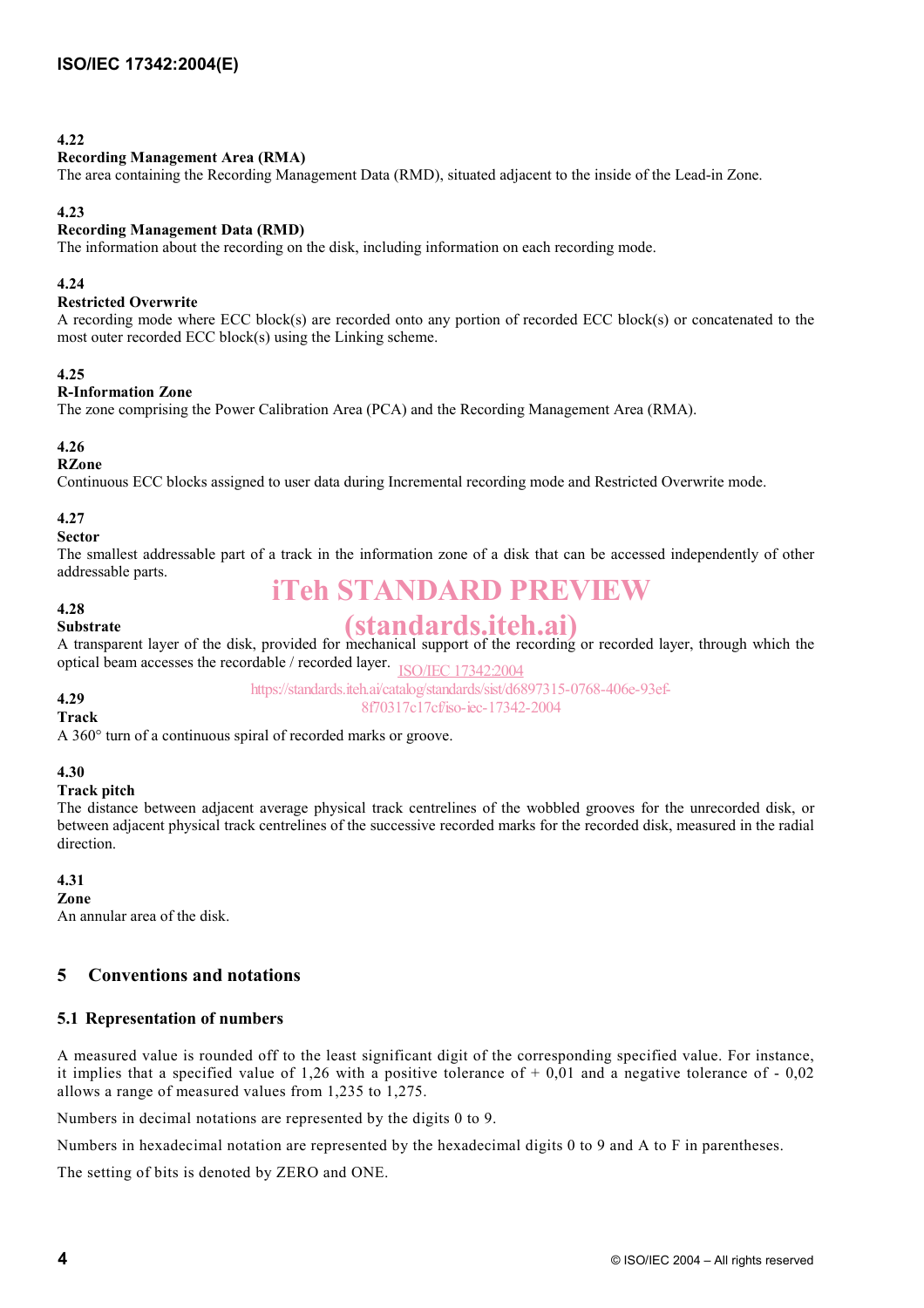Numbers in binary notations and bit patterns are represented by strings of digits 0 and 1, with the most significant bit shown to the left.

Negative values of numbers in binary notation are given as Two's complement.

In each field the data is recorded so that the most significant byte (MSB), identified as Byte 0, is recorded first and the least significant byte (LSB) last. In a field of  $8n \cdot bits$ , bit  $b_{(8n-1)}$  shall be the most significant bit (msb) and bit  $b_0$  the least significant bit (lsb). Bit  $b_{(8n-1)}$  is recorded first.

#### **5.2 Names**

The names of entities, e.g. specific tracks, fields, areas, zones, etc. are given a capital initial.

#### **6 Acronyms**

| ΑP            | Amplitude of the land Pre-Pit signal (without wobble amplitude)                                        |
|---------------|--------------------------------------------------------------------------------------------------------|
| AR            | Aperture Ratio (of the Land Pre-Pit after recording)                                                   |
| <b>BP</b>     | <b>Byte Position</b>                                                                                   |
| <b>BPF</b>    | <b>Band Pass Filter</b>                                                                                |
| <b>CLV</b>    | <b>Constant Linear Velocity</b>                                                                        |
| <b>CNR</b>    | Carrier to Noise Ratio                                                                                 |
| CPR MAI       | Copyright Management Information                                                                       |
| <b>DCC</b>    | DC Component Suppress Control                                                                          |
| DS            | Defect Status                                                                                          |
| <b>DSV</b>    | Digital Sum Value                                                                                      |
| ECC           | Error Coffection Code NDARD PREVIEW                                                                    |
| <b>EDC</b>    | Error Detection Code                                                                                   |
| HF            | High Frequency <b>Standards.itch.ai</b> )                                                              |
| ID            | <b>Identification Data</b>                                                                             |
| LA            | Lead-out Attribute<br><b>ISO/IEC</b><br>7342:2004                                                      |
| <b>IED</b>    | ID Error Detection (code)<br>https://standards.iich.av.catalog/standards/sist/d6897315-0768-406e-93ef- |
| LPF           | Low-Pass Filter<br>8f70317c17cf/iso-iec-17342-2004                                                     |
| <b>LPP</b>    | Land Pre-Pit                                                                                           |
| lsb           | least significant bit                                                                                  |
| <b>LSB</b>    | Least Significant Byte                                                                                 |
| msb           | most significant bit                                                                                   |
| <b>MSB</b>    | Most Significant Byte                                                                                  |
| <b>NBCA</b>   | Narrow Burst Cutting Area                                                                              |
| NRZI          | Non Return to Zero Inverted                                                                            |
| OPC           | Optimum Power Control                                                                                  |
| <b>PBS</b>    | Polarizing Beam Splitter                                                                               |
| <b>PCA</b>    | Power Calibration Area                                                                                 |
| PI            | Parity (of the) Inner (code)                                                                           |
| PLL           | Phase Locked Loop                                                                                      |
| PO            | Parity (of the) Outer (code)                                                                           |
| <b>PSN</b>    | Physical Sector Number                                                                                 |
| <b>PUH</b>    | Pick-Up Head                                                                                           |
| <b>RBP</b>    | Relative Byte Position                                                                                 |
| <b>RBW</b>    | <b>Resolution Bandwidth</b>                                                                            |
| <b>RESYNC</b> | Re-Synchronization                                                                                     |
| <b>RMA</b>    | Recording Management Area                                                                              |
| <b>RMD</b>    | Recording Management Data                                                                              |
| <b>RS</b>     | Reed-Solomon (code)                                                                                    |
| <b>RSDS</b>   | <b>RMA Segment Defect Status</b>                                                                       |
| <b>SYNC</b>   | Synchronization                                                                                        |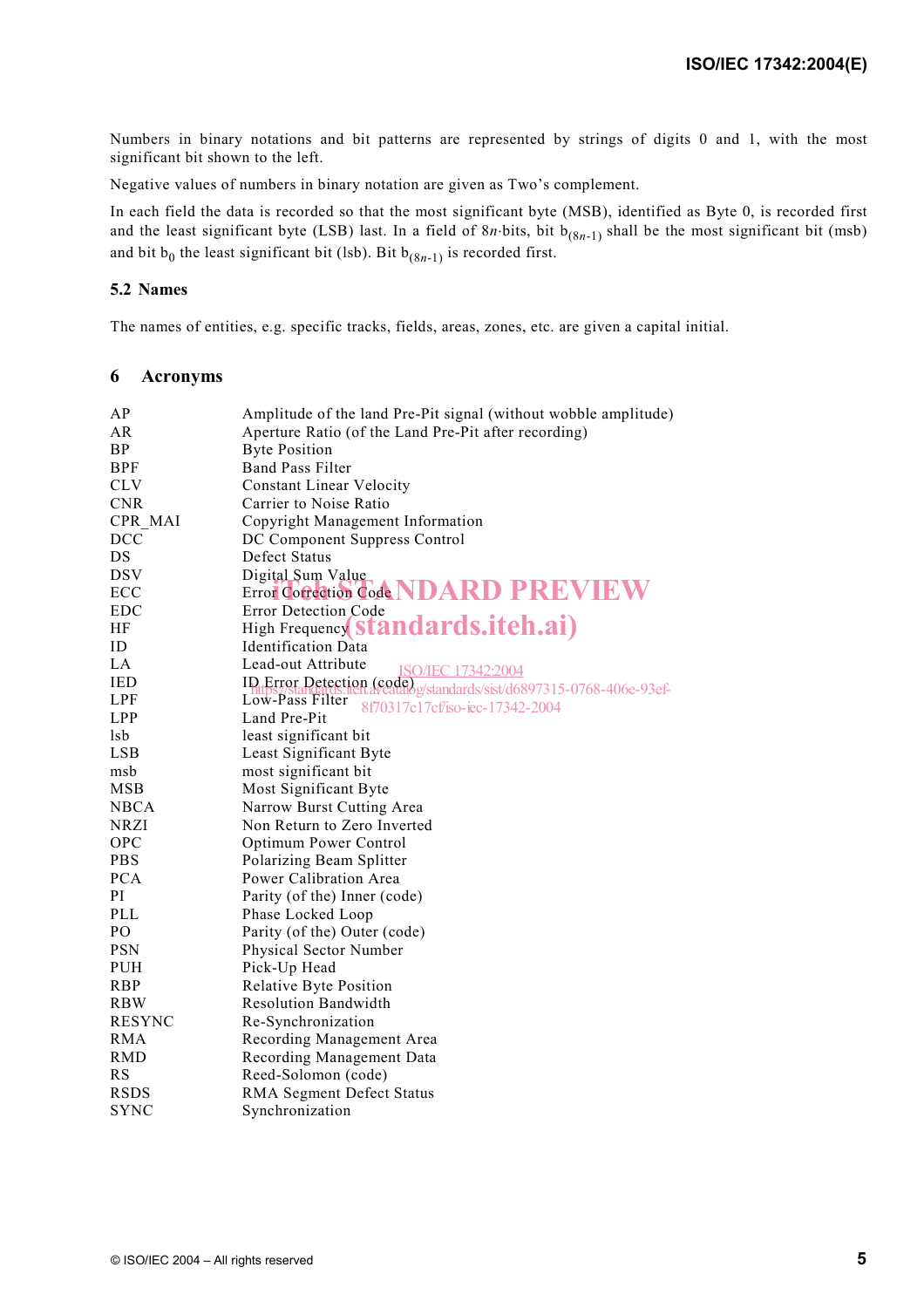# **7 General description of the disk**

The 80 mm and 120 mm optical disks that are the subject of this International Standard consist of two substrates bonded together by an adhesive layer, so that the recording layer (single-sided disk) or recording layers (doublesided disk) are on the inside. The centring of the disk is performed on the edge of the centre hole of the assembled disk on the side currently read. Clamping is performed in the Clamping Zone. The DVD Rerecordable Disk (DVD-RW) may be either double-sided or single-sided with respect to the number of recording layers. A double-sided disk has a recording layer on the inside of each substrate. A single-sided disk has one substrate with the recording layer on the inside and a dummy substrate without a recording layer. A recorded disk provides for the data to be read many times by an optical beam of a drive. Figure 1 shows schematically a double-sided (Type 2S) and a single-sided (Type 1S) disk.

Type 1S consists of a substrate, a single recording layer, an adhesive layer, and a dummy substrate. The recording layer can be accessed from one side only. The nominal capacity is 1,46 Gbytes for an 80 mm disk and 4,70 Gbytes for a 120 mm disk.

Type 2S consists of two substrates, two recording layers, and an adhesive layer. From one side of the disk only one recording layer can be accessed. The nominal total capacity is 2,92 Gbytes for an 80 mm disk and 9,40 Gbytes for a 120 mm disk.



01-0103-A

**Figure 1 - Disk outline**